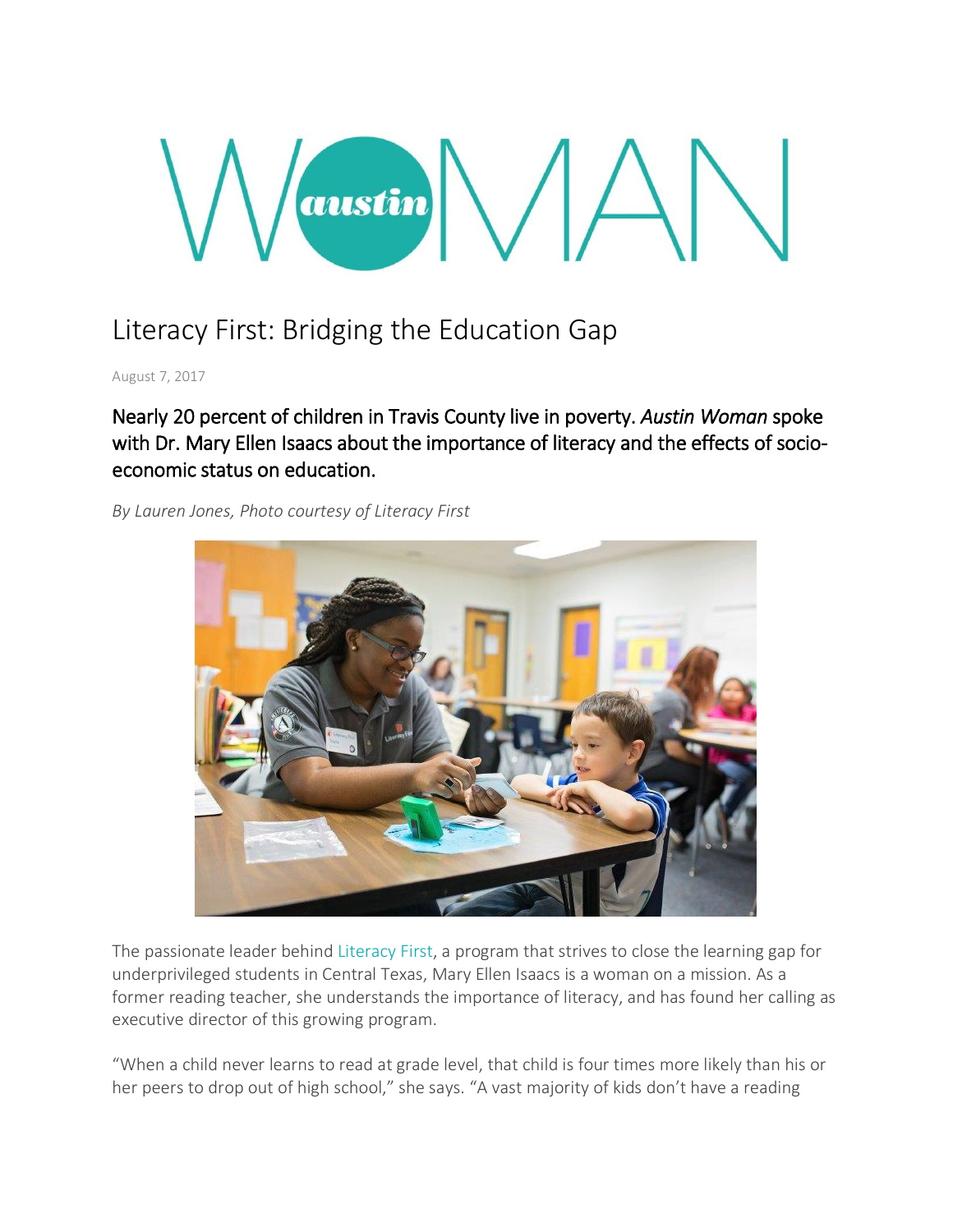problem; they just lack experiences and opportunities that other kids in higher-income households may have."

Founded in 1994, Literacy First began in two Austin Independent School District schools, fostering partnerships with district and school staff. Now, with 90 full-time [AmeriCorps](https://www.nationalservice.gov/programs/americorps) tutors at its helm, the program is able to serve students in 22 Austin-area schools.

The model of Literacy First is simple. Each tutor works 20 to 30 minutes a day with a student, with the ultimate goal of closing the learning gap swiftly and effectively, and providing muchneeded support for teachers. In any given school, half the students in kindergarten aren't ready for it and two-thirds to three-fourths of the students show some risk of falling behind, Isaacs says, noting that it's a tall order for a teacher to fill.

In addition to acting as a support network for teachers and the district, Literacy First invests an unparalleled amount of time in training its staff and tutors, more so than many other tutoring programs. Tutors meet once a week to discuss their caseloads, troubleshoot any problems and personalize their lesson plans for the week, using reading benchmarks from each student to track progress. Literacy First's data-driven approach is truly unique.

## Poverty and Education: The Defining Line

Children who live in poverty have a higher number of school absences than their peers. Therefore, those students are more likely to fall behind, and when that does happen, schools may not be able to fill that gap. That is where Literacy First comes in.

"We work very closely with the district leadership to choose which schools are right for the program," Isaacs says. "All are Title I [high-poverty] schools, where the average family of four makes less than \$40,000 a year."

While Travis County may not seem impoverished, nearly 20 percent of all residents live below the poverty line.

"There really are two Austins: There is the Austin that is thriving and growing, but there are a large number of Austinites that are struggling as the cost of living goes up," Isaacs says.

### The Cost of Education

Private tutoring is expensive, but it becomes more difficult to close the learning gap past second grade, when reading is used as a tool for comprehension. That is why Literacy First works with students in kindergarten through second grade, so by the time the students reach third grade, they are well on their way to success.

### **Literacy First's Summer Reading List**

Zen Shorts by Jon J. Muth

Llama Llama Red Pajama by Anna Dewdney

Sheila Rae, the Brave by Kevin Henkes

The True Story of the Three Little Pigs by Jon Scieszka

The Story of Ferdinand by Munro Leaf